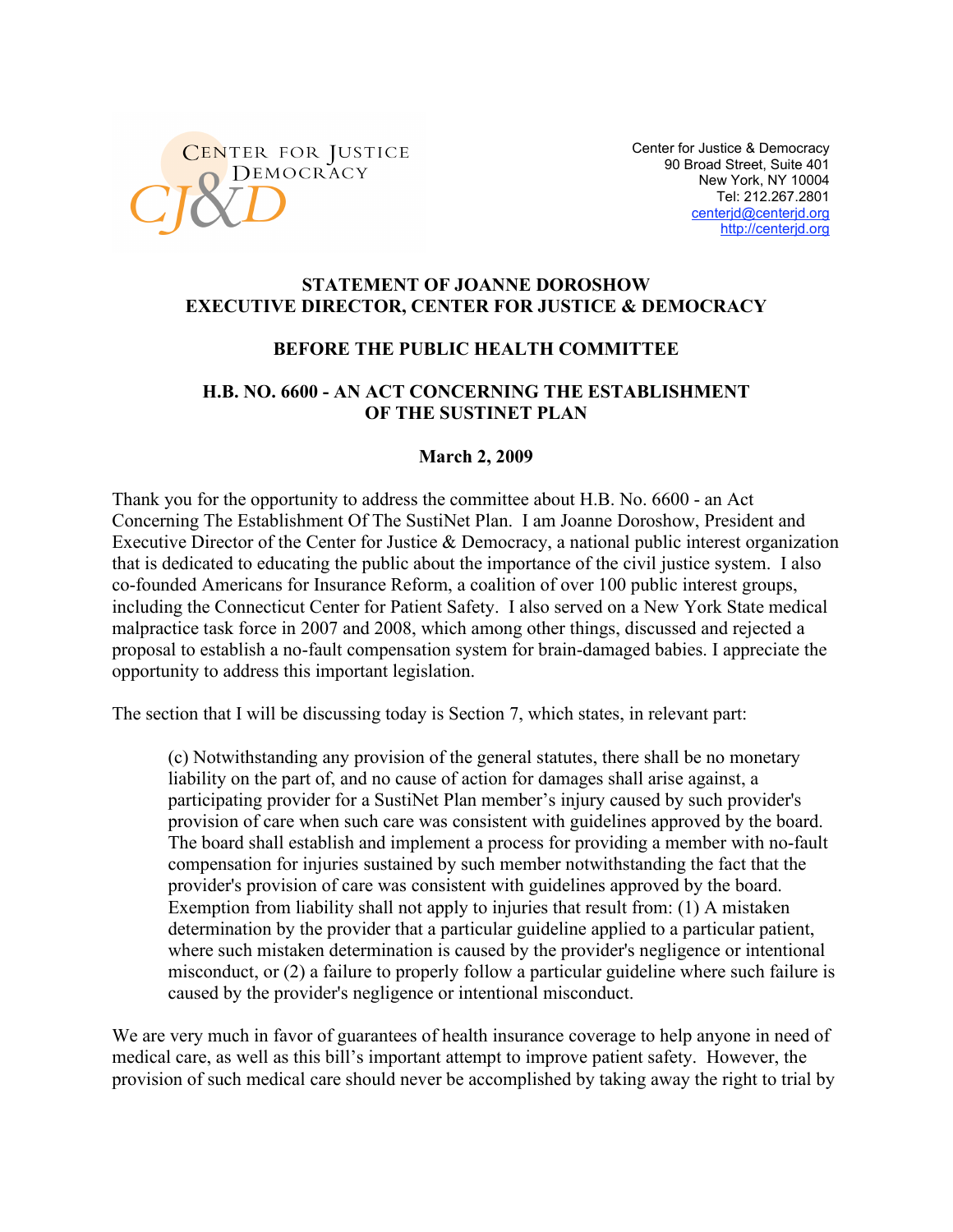jury for someone who was injured through no fault of their own, or reducing the accountability of anyone who commits wrongdoing, which will only lead less safe medical care.

This bill would eliminate the right to trial by jury for anyone injured by medical malpractice so long as the provider complies with standards of care consistent with guidelines approved by the board. This board would consist mostly of political appointees and would come from the medical and business establishment. In other words, decision-makers who would ultimately determine whether to take away the right to jury trial for an injured patient, would likely be largely connected to the medical industry or business community, both of which have a conflicting financial interest in rejecting or reducing compensation for individual claims.

We are somewhat hampered in our current analysis of this bill because certain important details are not spelled out, including what the fund would look like, what it would cost and who would be on the hook to pay for it currently and for years into the future. Details that we do not know yet include the types of outcomes covered, the level of compensation benefits that would be available, the burdens that any family would face obtaining compensation under this fund, the types of compensation that would be prohibited, and the amount of windfall that the property/casualty insurance industry would receive once benefit levels are cut, which they most certainly would be because of the costs of such a system.

In addition, even though this is ostensibly a no-fault system, to obtain no-fault benefits, all patients would still be faced with the burden of proving causation, which is not all that different from a negligence standard. However, they would have none of the protections that the legal system provides. Certainly patients would find it hard to get an attorney to assist them. This is not a minor point. As the Harvard School of Public Health, which studied this country's medical malpractice system, found, "our findings underscore how difficult it may be for plaintiffs and their attorneys to discern what has happened before the initiation of a claim and the acquisition of knowledge that comes from the investigations, consultation with experts, and sharing of information that litigation triggers."

And they would have to do so before this board or whatever administrative structure this board establishes, making the situation intolerably unfair to patients. Initial decision-makers would be heavily weighted toward health industry or business representatives, replacing an unbiased judge and jury. Presumably, even patients with catastrophic injuries, including the families of braindamaged babies, would have to fight a "causation" battle to obtain compensation for a potential lifetime of care from this new fund. And for those able to do that, this bill could turn compensation for patients into a vast new social program to cover all similar outcomes whether or not malpractice was involved. Many of these are cases not currently within the medical malpractice insurance system. Obviously, this proposal not only goes far beyond immediate health insurance coverage problems. It is apparently motivated by other considerations.

Moreover, if this system were anything like workers' compensation, restitution for injuries would be determined by a "schedule" approved, again, by representatives of the medical and business establishment. There may be no room for consideration of circumstances for these

<sup>&</sup>lt;sup>1</sup> David M. Studdert, Michelle Mello, et al., "Claims, Errors, and Compensation Payments in Medical Malpractice Litigation," *New England Journal of Medicine,* May 11, 2006.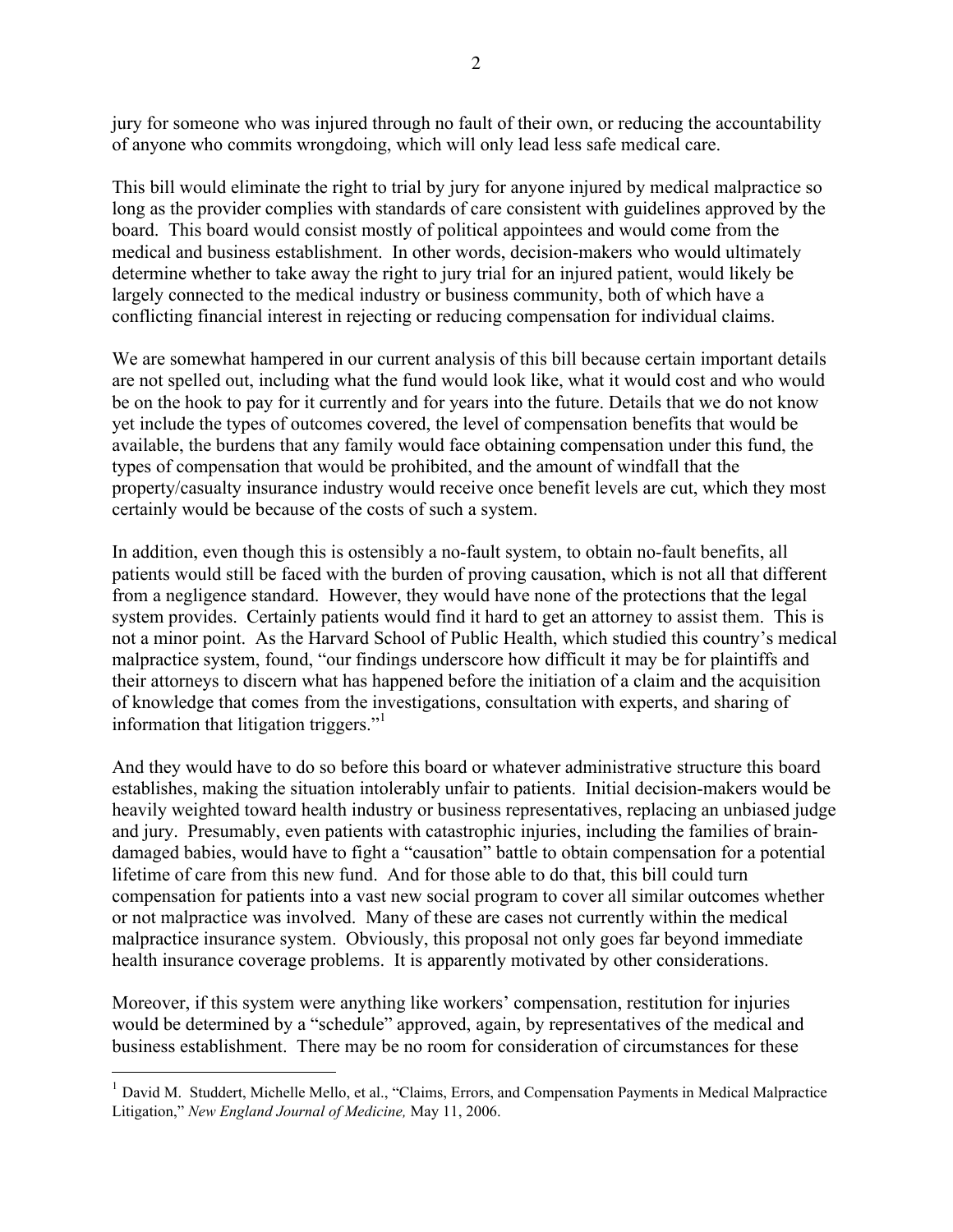types of injuries. As pointed out in 2006 congressional testimony by Neil Vidmar, "Even when some leeway is built into compensation schedules, they cannot take into account the number of factors and extreme variability of pain and suffering, physical impairment, mental anguish, loss of society and companionship, and other elements of damages that fall under the rubric of noneconomic damages. That is why these matters have been entrusted to juries. They provide justice on an individualized basis."2

This bill infringes directly on the third branch of government, which is not represented anywhere in the development or implementation of this process. This is of tremendous concern because of the fundamental nature of the right to trial by jury that would be eliminated by this legislation. Even assuming such a bill is constitutional, which we doubt (see later discussion of the constitutional problems), these rights are priceless and should not be casually eliminated. There are fundamental democratic principles at stake with legislation like this. As Justice Rehnquist has stated:

The guarantees of the Seventh Amendment will prove burdensome in some instances; the civil jury surely was a burden to the English governors who, in its stead, substituted the vice-admiralty court. But, as with other provisions of the Bill of Rights, the onerous nature of the protection is no license for contracting the rights secured by the Amendment.<sup>3</sup>

Over the years, mostly under pressure from insurers, states and Congress have occasionally considered proposals that require or pressure wrongly injured persons to have their disputes resolved outside the court system and/or force them to obtain compensation from an administrative system. It would be one thing if any of these systems succeeded and could be considered appropriate models for the proposal considered here. But none have. This is due not to poor legislative construction or elements that can be fixed. Rather, it is because of one inherent flaw that infects all such systems; namely, once an area of law is removed from the civil justice system and is codified by statute, it is immediately and forever vulnerable to manipulation by political forces and turns into a nightmare for those it was originally meant to help.

Moreover, as Tom Baker, Connecticut Mutual Professor of Law and Director of the Insurance Law Center at the University of Connecticut School of Law, wrote in a recent book on medical malpractice,

Lawsuits make people work through the system, not against it. Lawsuits take place in the open. Lawsuits provide procedural protections for everyone involved. To win a lawsuit you have to be right. It is not enough just to be angry.…

Responsibility lies at the heart of tort law. A tort lawsuit is a public statement that a defendant has not accepted responsibility, coupled with the demand to do so. Malpractice lawsuits ask doctors and hospitals to take responsibility for their mistakes,

<sup>2</sup> Testimony of Neil Vidmar, Russell M. Robinson, II Professor of Law, Duke Law School before The Senate Committee on Health, Education, Labor and Pensions, "Hearing on Medical Liability: New Ideas for Making the System Work Better for Patients," June 22, 2006 at 18 (citations omitted).

<sup>3</sup> *Parklane Hosiery Co. Inc. v. Shore,* 439 U.S. 322 (1979) (Rehnquist dissenting).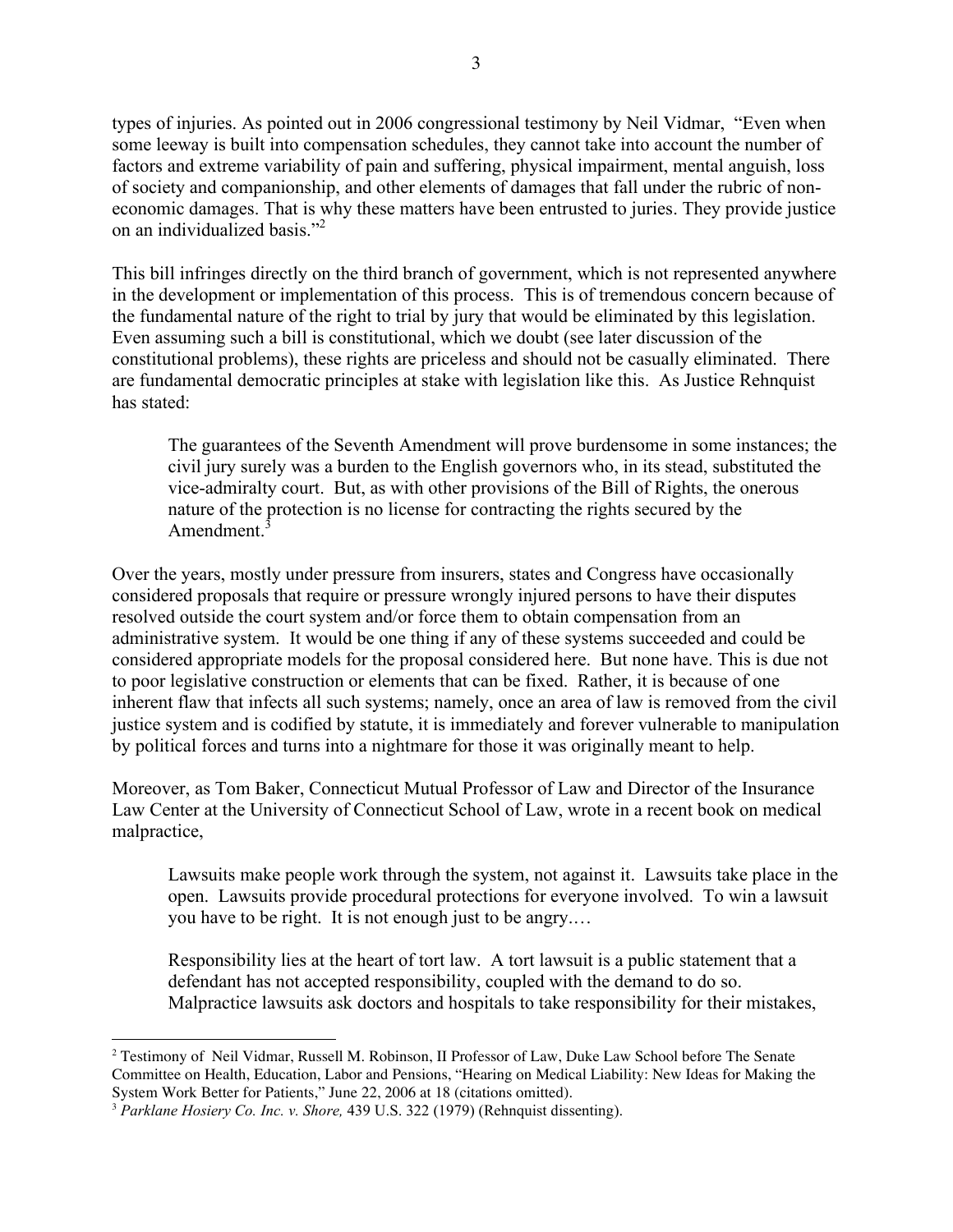not just prevent future mistakes or to compensate the patient, but also because taking responsibility is the morally proper thing to  $do<sup>4</sup>$ .

## **WHAT HAPPENS TO PEOPLE WHEN THE RIGHT TO CIVIL JURY TRIAL IS TAKEN AWAY – SYSTEMIC PROBLEMS WITH ALL ALTERNATIVE SYSTEMS.**

It is important to immediately dispose of the notion that under this no-fault fund, there will not be a reduction in benefits for children and others whose injury was the result of negligence or wrongdoing, but with which this one-sided board may not agree. We can say this with complete confidence even without knowing the details of the plan under consideration. In fact, we would venture to say that never in the history of this country has an administrative system turned out ultimately better for victims who ceded their right to trial by jury. Even if a system starts with good intentions, taking any compensation decision out of courts subjects it eventually to influence-peddling and future budgetary/solvency considerations that no lawmaker today can control. These problems are always resolved on the backs of more powerless victims, who gave up their legal rights with vague and unenforceable promises that are ultimately broken.

There are many examples of this occurring, including workers' compensation, $5$  whose fiscal problems are typically solved by reducing benefits and increasing obstacles for workers, and the federal Vaccine Injury Compensation Program, which tries to reduce costs by fighting parents who try to get in the system.<sup>6</sup> These programs' slow political capture, fiscal problems and

<sup>4</sup> Tom Baker, *The Medical Malpractice Myth* (2005) at 112, 113.

<sup>&</sup>lt;sup>5</sup> Without belaboring in extreme detail the problems pervading workers' compensation systems, it is widely accepted that this system works poorly for the permanently disabled, most analogous to this fund's participants. Permanently disabled workers do not receive enough compensation and the compensation duration is too short as states chip away at these benefits in direct response to pressure from insurance carriers and businesses. In many states, the process workers must go through to make claims and receive compensation has become longer, less efficient, and ultimately less successful in terms of its original goals. See "Worker's Comp: Falling Down on the Job," *Consumer Reports*, 2000 (discussing the legislative reforms of the 1990s and the resulting profits for worker's compensation insurance providers); Rand Research Brief, "Compensating Permanent Workplace Injuries," 1998. According to one legal scholar who studied workers' compensation, "injured workers often face denials and delays of apparently legitimate claims, high litigation costs, discrimination, and harassment by employers and coworkers.… [M]any reports suggest that recent reforms have substantially increased injured workers' financial burdens." McCluskey, Martha T., "The Illusion of Efficiency in Workers' Compensation "Reform," 50 Rutgers L. Rev 657, 670-671, n. 34, 35 (1998). In sum, having ceded their right to jury trial at a time when the law would have left most of their injuries uncompensated, these workers now face serious disadvantages relative to those with access to the judicial system. See, Center for Justice & Democracy, *Workers' Compensation – A Cautionary Tale, 2006*.

 $\frac{1}{6}$  The Vaccine Injury Compensation Program was created by federal statute in the mid-1980s. National Childhood Vaccine Injury Act of 1986, P.L. 99-660. As originally contemplated, if you or your child receives a covered vaccine and then presents a covered injury from the vaccine, you or your child is entitled to compensation. However, as this law's implementation has been modified by new political forces, extreme problems with access and compensation for victims have developed. Although originally proposed as a no-fault model that would be efficient and provide for quick compensation, many experts say that the program has been co-opted by political forces and turned into a victim's nightmare. See Elizabeth C. Scott, "*The National Childhood Vaccine Injury Act Turns Fifteen*," 56 FOOD & DRUG L.J. 351 (2001)(stating that, as of 2001, 75 percent of claims were denied after long and contentious legal battles taking an average of 7 years to resolve). See also, Statement of the National Vaccine Information Center Co-Founder & President Barbara Loe Fisher, September 28, 1999, House Oversight Hearing, "*Compensating Vaccine Injury: Are Reforms Needed?*" (discussing the unilateral power HHS has to change the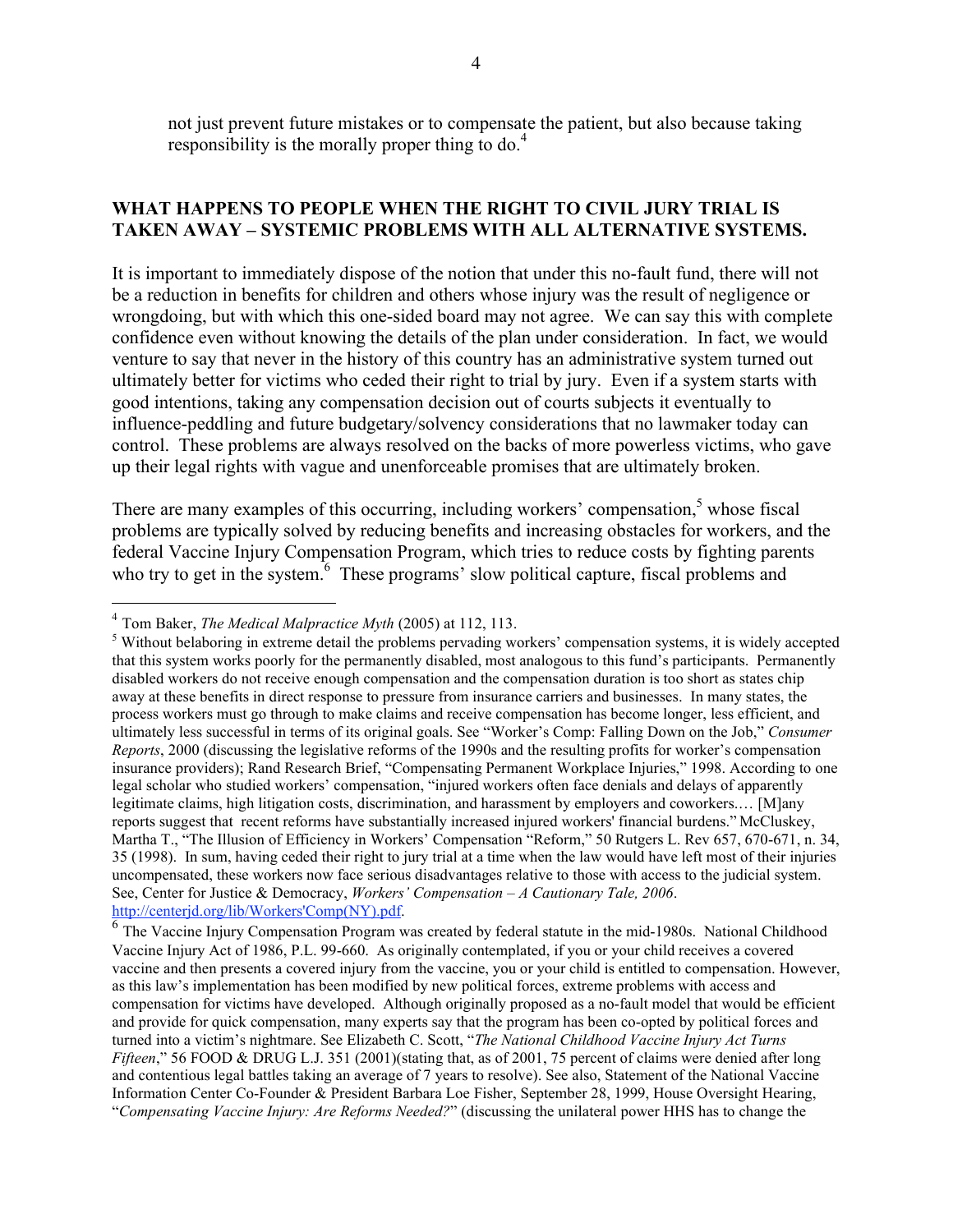subsequent demise as adequate alternatives for victims should serve as a loud warning with respect to the vulnerability of alternative systems to address catastrophically-injured newborns. No example is more analogous than Virginia's Birth-Related Neurological Injury Compensation Program, a program that has been in place for 19 years. Except for Florida's quite different program enacted one year later, no state has attempted to replicate these disastrous programs.

The Virginia program was established in the mid-1980s, during this country's last so-called "insurance crisis." It was enacted not as a liberal social program, but rather under an extortionate threat by insurance companies. The state's main insurance provider stopped providing obstetrical insurance. When asked what would be needed to make them provide insurance again, the provider responded that "if the legislature passes legislation which takes the 'birth-related neurological injury' out of the tort system, we will lift the moratorium."<sup>7</sup>

The program was set up as an injury compensation system for catastrophically injured newborns. It is the exclusive remedy for children delivered by a participating OB/GYNs and hospital. All claims go before an administrative panel, established within the workers' compensation system. The panel is "aided" by an "expert" panel of three doctors who determine if the injury is a covered birth-related neurological injury.

This program has been a tremendous failure on every level. Virginia's Joint Legislative Audit and Review Commission suggested "abandoning or overhauling" the program<sup>8</sup> and "ridding the board of its heavy presence of medical professionals,"<sup>9</sup> and has found that the program could not be made fiscally sound.<sup>10</sup> In testimony before the Virginia Legislature, one parent called the program "a generous system of care gone awry, of state-sanctioned impunity for doctors and hospitals, and of the struggle families face caring for society's weakest children."<sup>11</sup>

To begin, the program has been in fiscal crisis for years. This is so even though the child's noneconomic damages (for pain, disfigurement, trauma, loss of a limb, blindness etc.) are not simply capped – but entirely eliminated. The fund is close to \$130 million short of cash and it now looks like the legislature will decide to fix the problem on the backs of the victims and their families even further, in complete contradiction to the law's original intent, i.e., "by giving up

burdens of proof and other restrictions); Derry Ridgway, "*No-Fault Vaccine Insurance: Lessons from the National Vaccine Injury Compensation Program*," 24 J. HEALTH POL'Y & L. 59, 69 (1999) (describing how the program originally awarded many more claims, until the Department of Justice decided to aggressively argue against claimants.)

<sup>7</sup> See David G. Duff, "*Compensation for Neurologically Impaired Infants: Medical No-Fault in Virginia*," 27 HARV. J. on LEGIS. 391, 405-407, fn. 110 (1990)(citing Letter from Gordon D. McLean, Executive Vice-President, The Virginia Insurance Reciprocal to Ronald K. Davis, Virginia Surgical Associates, (chairman of MSV's Professional Liability Committee) Jan. 13, 1987 (on file at the Harv. J. on Legis.).

<sup>8</sup> Bill McKelway, "Study Faults Program for Brain-Injured; Shortcomings Found in Care for Children," *Richmond Times Dispatch*, Nov. 13, 2002; Liz Szabo & Elizabeth Simpson, "Birth Injuries Get 'Minimal Review; State Report Says Board Must Hold Doctors Accountable," *Virginian-Pilot*, Nov. 15, 2002.

<sup>&</sup>lt;sup>9</sup> Bill McKelway, "Brain-Injury Program's Outlook Dim; Cost Savings for Doctors Meant Less for Children," *Richmond Times Dispatch*, Nov. 16, 2002.

<sup>10</sup> *Ibid.*

<sup>&</sup>lt;sup>11</sup> Bill McKelway, "Danville Has High Birth-Injury Rate; Critics Say Virginia Law Shields Doctors from Lawsuits," *News Virginian*, June 1, 2003.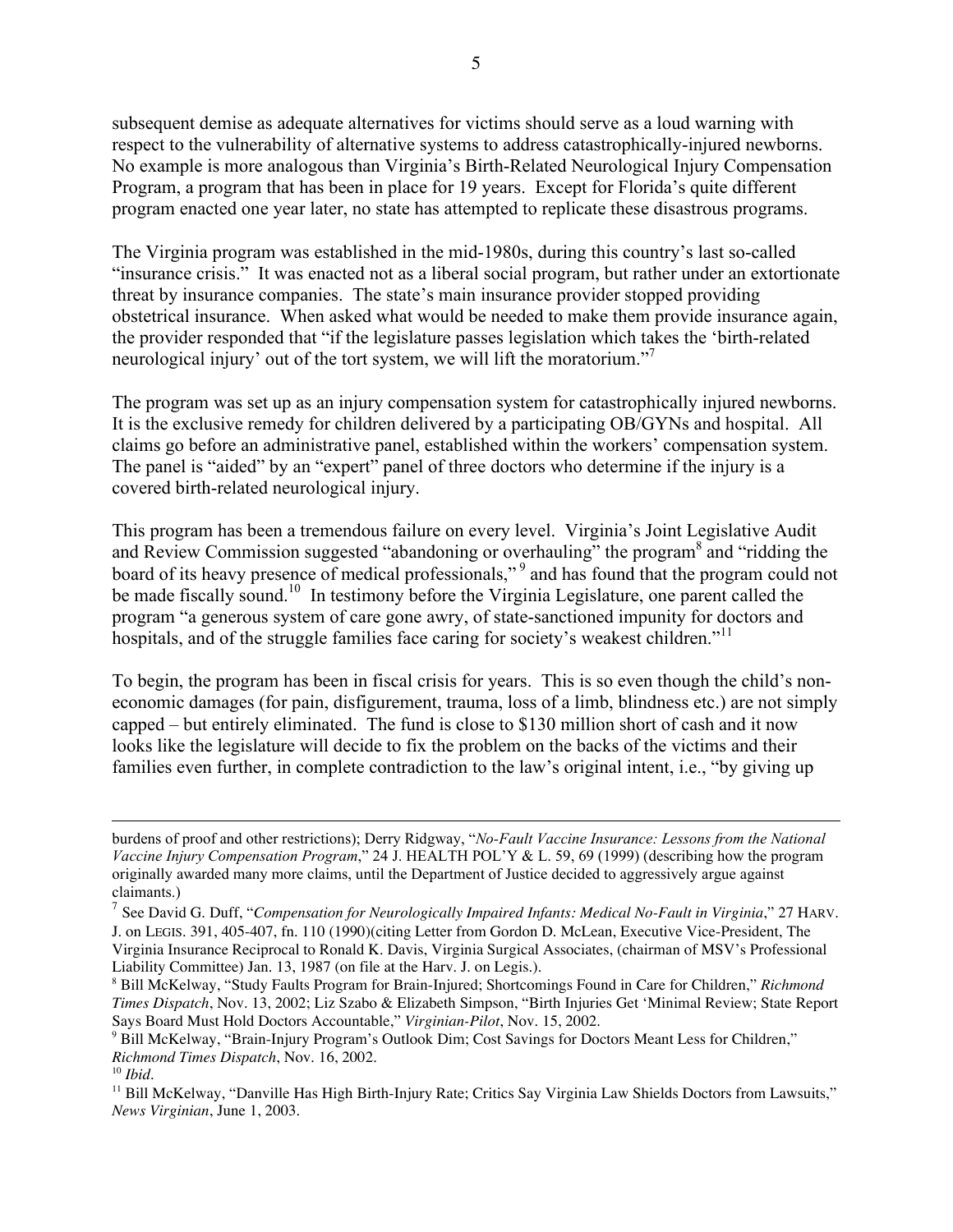their right to bring suit, families were promised lifelong medical care for eligible children."<sup>12</sup> As recently reported in the *Richmond Post-Dispatch*, "documents obtained by *The Times-Dispatch* show that the [legislative] plan would erase as much as half the shortage, about \$70.3 million, by capping benefit payments to children and through accounting adjustments that lessen cash obligations by some \$44 million."13

The following are some of the more notable problems for families:

- **Prevents patients from receiving adequate compensation and understanding the medical errors and negligence responsible**: "Children born in Virginia with catastrophic neurological injuries are promised lifetime medical care by the birth-injury program. But these children and their families also have been forced to absorb stunning disparities in program benefits because of shifting priorities and cost reductions over which they had no control or voice. . . . 'The program can end up providing very little,' said Christina Rigney, referring to the minimal benefits her family received in the face of her son's traumatic birth and brief life. 'We believed there was negligence involved, but nothing ever came of it.'" Her son died three years after he was severely injured due to oxygen loss during birth. Because of the birth injury law, the family couldn't file a malpractice suit, the obstetrician was never even asked to explain what happened, and the family could learn nothing from illegible notes that failed to account for long periods of time. Families of two other brain-injured infants he delivered faced the same limits on their ability to learn what happened, or seek to show he was negligent. He is facing a lawsuit, however, for a fourth case in which a woman giving birth bled to death after delivering a healthy baby.<sup>14</sup> (See below on how this program shields bad doctors)
- **Cannot adjust to new medical research:** The program has been unable to adjust to current medical understanding because definitions of which injuries are covered have not changed in 15 years, despite important advances in understanding the causes of brain damage in babies. The program has rejected claims because it used outdated criteria for assessing birth injuries. "Decisions in the [Virginia program's] cases can mean the difference between a lifetime care for some of society's most-disabled children and no guarantees that medical expenses will be covered. Many families have had to opt for institutionalizing their children."<sup>15</sup>
- **Families of infants who died minutes after birth denied any compensation:** Until recently, the program provided for lifetime care but nothing for wrongful death (a new provision to provide up to \$100,000 to deceased children went into effect in July 2003). That led to perverse situations such as a recent case where the obstetrician and hospital successfully argued before the administrative body that an infant who lived only minutes qualified for the program, protecting them from any liability other than the care provided during the deceased infant's 30-minute lifetime.<sup>16</sup>

 <sup>12</sup> Bill McKelway, "Plan could restore financial soundness," *Richmond Times Dispatch*, September 17, 2007. <sup>13</sup> *Ibid.*

<sup>&</sup>lt;sup>14</sup> Bill McKelway, "Danville Has High Birth-Injury Rate; Critics Say Virginia Law Shields Doctors from Lawsuits," *News Virginian*, June 1, 2003.

<sup>15</sup> Bill McKelway, "Old Rules Deny New Benefits; Children Rejected for Brain-Injury Program," *Richmond Times Dispatch*, June 5, 2003

<sup>16</sup> Bill McKelway, "Deceased Infant Put into Program; Ruling Blocks Suits Over Death of Baby," *Richmond Times Dispatch*, June 27, 2003.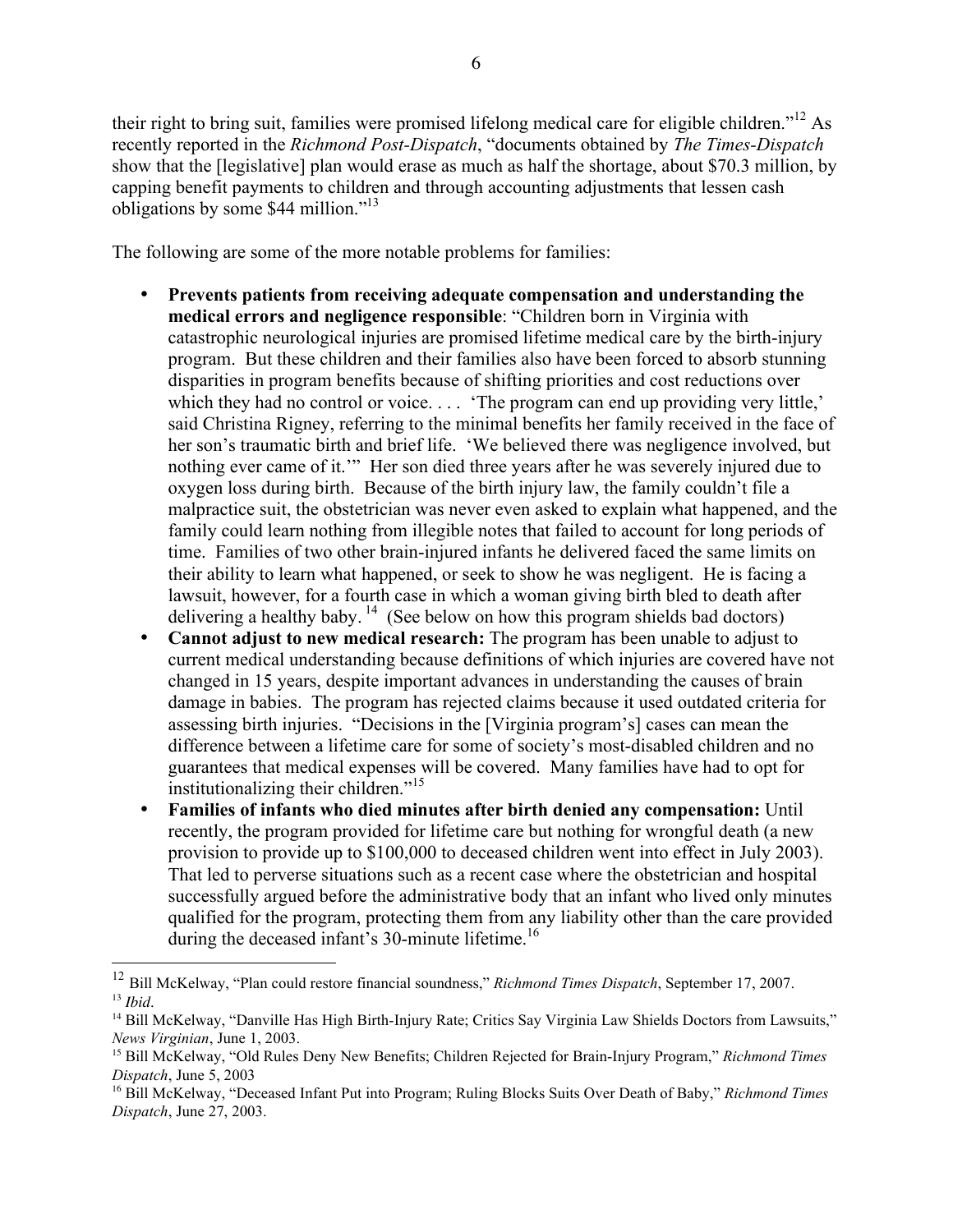Florida enacted its Birth-Related Neurological Injury Compensation Act (NICA) in 1988. However, it has been extremely underutilized and therefore difficult to compare because this law has an important procedural safeguard: it allows claimants to opt-out of the administrative scheme and proceed in civil court under normal litigation rules. This in itself provides empirical proof that, from the wrongly injured families' point of view, the civil justice system is a better process.<sup>17</sup>

# **THE COSTS OF ALTERNATIVE SYSTEMS ARE SIGNIFICANT, ESPECIALLLY WHEN INCLUDING NON-NEGLIGENCE CLAIMS**

In their book *Medical Injustice: The Case Against Health Courts* (2007), a system that has some similarities to what is proposed here, Case Western Reserve professors Maxwell J. Mehlman and Dale A. Nance, made the following observations:

- Alternative systems "would entail some huge potential increases in total system costs.... If we take health care proponents at their word, their goal is to bring … currently nonclaiming people into the process." This, however "would multiply the number of claims involving negligence by a factor between 33 and 50."18
- "[C]laims involving error account for at least 84 percent of total system costs … so that, even if we assume that only claims involving error are brought into the system, the system costs should increase by a factor of at least 28, all other things (like system efficiency) being equal."<sup>19</sup>
- "[E]ven if we assume that the average per patient damages under a new system embracing all potential claimants (including those who claim under the existing system) would be only 30 percent of the average damages for claims now paid, that still leaves total direct system costs multiplied by a factor of about 8.5, again as a low end estimate<sup>"20</sup>
- Alternative systems all involve the creation of a new judicial or administrative bureaucracy. Costs "would certainly be substantial, vastly more than the public (taxpayer borne) judicial costs currently associated with the adjudication of malpractice claims.<sup>21</sup>
- "Some health court advocates concede that, if the system actually compensated substantially more patients, it might not be cheaper than the tort system. The Republican Policy Committee states, for example: 'The health court proposal is not about reducing costs overall (since many more people may be compensated at smaller amounts)."<sup>22</sup>
- "[O]ther pressures can be expected as well. …[A] number of processes can be expected to be implemented, processes that suppress the levels of patient recoveries below any fair measure of actual losses sustained.<sup>23</sup>

<sup>18</sup> Maxwell J. Mehlman and Dale A. Nance, *Medical Injustice: The Case Against Health Courts* (2007) at 72. <sup>19</sup> *Ibid.*

<sup>&</sup>lt;sup>17</sup> See generally, Florida's Birth-Related Neurological Injury Compensation Act, Fla. Stat. §§ 766.301-766.316.

*<sup>20</sup> Ibid.*

<sup>21</sup> *Id.* at 73.

<sup>22</sup> *Id.* at 74.

<sup>23</sup> *Id.* at 75.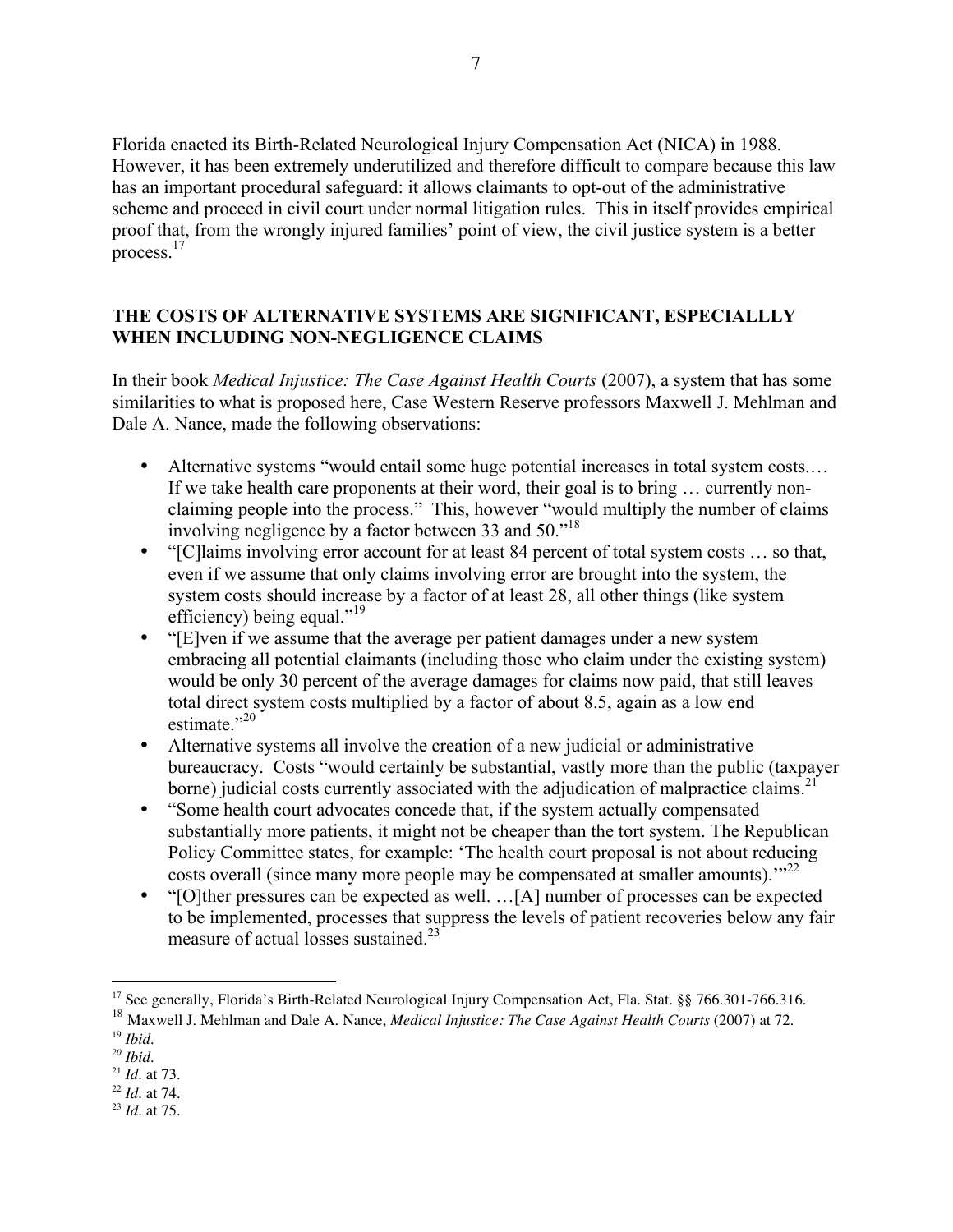Finally, Mehlman and Nance sum it up this way, in an analysis that is apropos for all alternative compensation systems:

"[I]n one of the most telling objections to the health court concept, [David A. Hyman, Professor of Law and Medicine at the University of Illinois College of Law, and Charles Silver of the University of Texas at Austin School of Law] point out that it is completely disingenuous for health court [or no-fault] proponents to criticize the current system for failing to compensate more patients more quickly at lower cost when providers and insurers could do this under the tort system if they wanted to:

Providers, insurers, and tort reformers often criticize the malpractice system for delivering compensation to only a minority of patients who deserve it, and for taking too long to process valid claims. This argument strikes us as an example of the 'chutzpah defense,' best exemplified by the individual who killed his parents, and then threw himself on the mercy of the court because he was an orphan. Nothing prevents providers or liability carriers from offering payments before patients sue or from paying valid claims expeditiously.... A few hospitals and insurers have implemented a pro-active approach on which they reach out to patients as soon as possible, and its widespread use would surely enable the malpractice system to operate more accurately, more quickly, and with smaller transaction costs."<sup>24</sup>

# **FAR FROM BEING "BROKEN," THE CURRENT MEDICAL MALPRACTICE SYSTEM WORKS WELL.**

The Harvard School of Public Health recently found that the current medical malpractice system works: legitimate claims are being paid, non-legitimate claims are generally *not* being paid, and "portraits of a malpractice system that is stricken with frivolous litigation are overblown."<sup>25</sup> The authors found:

- Sixty-three percent of the injuries were judged to be the result of error and most of those claims received compensation; on the other hand, most individuals whose claims did not involve errors or injuries received nothing.
- Eighty percent of claims involved injuries that caused significant or major disability or death.
- "The profile of non-error claims we observed does not square with the notion of opportunistic trial lawyers pursuing questionable lawsuits in circumstances in which their chances of winning are reasonable and prospective returns in the event of a win are high. Rather, our findings underscore how difficult it may be for plaintiffs and their attorneys to discern what has happened before the initiation of a claim and the acquisition of

<sup>24</sup> *Id.* at 97, citing David A. Hyman & Charles Silver, *Medical Malpractice Litigation and Tort Reform: It's the Incentives, Stupid*, 59 Vand. L. Rev. 1085, 1122 (2006).

<sup>&</sup>lt;sup>25</sup> David M. Studdert, Michelle Mello, et al., "Claims, Errors, and Compensation Payments in Medical Malpractice Litigation," *New England Journal of Medicine,* May 11, 2006.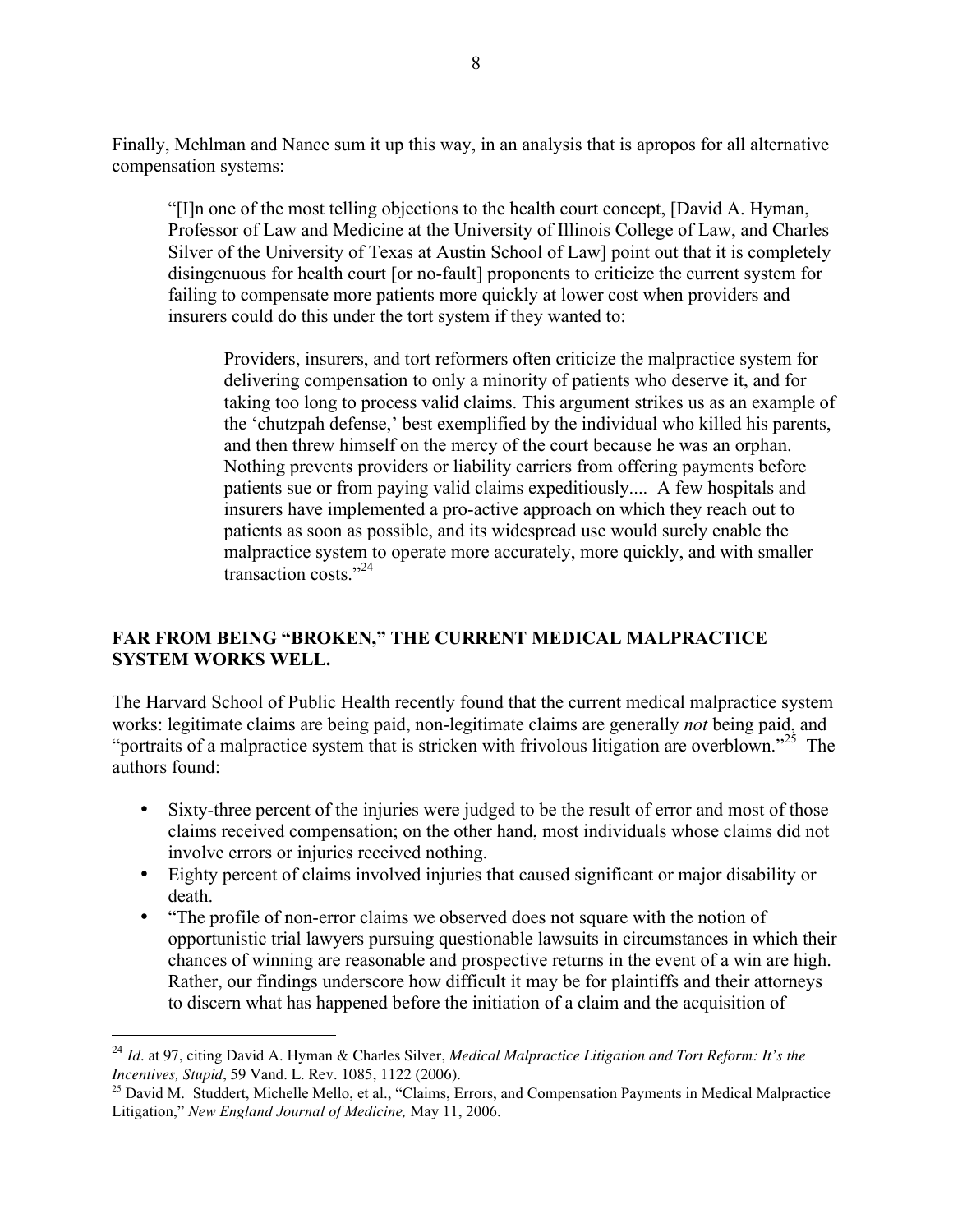knowledge that comes from the investigations, consultation with experts, and sharing of information that litigation triggers."

- **"**Disputing and paying for errors account for the lion's share of malpractice costs."
- **"**Previous research has established that the great majority of patients who sustain a medical injury as a result of negligence do not sue.… [F]ailure to pay claims involving error adds to a larger phenomenon of underpayment generated by the vast number of negligent injuries that never surface as claims."

Moreover, Public Citizen's analysis of National Practitioner Data Bank statistics shows that payments usually correspond with injury severity. In 2005, more than 64 percent of payments involved death or significant injury, less than one-third were for insignificant injury, and less than three percent were for million-dollar verdicts.<sup>26</sup>

As Duke Law professor Neil Vidmar, who has extensively studied medical malpractice litigation, testified in the U.S. Senate in 2006, "the magnitude of jury awards in medical malpractice tort cases positively correlated with the severity of the plaintiffs' injuries, except that injuries resulting in death tended to result in awards substantially lower than injuries resulting in severe permanent injury, such as quadriplegia. I and two colleagues conducted a study of malpractice verdicts in New York, Florida, and California. We also found that jury awards of prevailing plaintiffs in malpractice cases were correlated with the severity of the injury."<sup>27</sup>

It should also be noted that medical malpractice claims and premiums are a tiny percentage of the total costs of health care in this country.

- Medical malpractice payouts are less than one percent of total U.S. health care costs. All "losses" (verdicts, settlements, legal fees, etc.) have stayed under one percent for the last 18 years. Moreover, medical malpractice premiums are less than one percent of total U.S. health care costs as well. Dropping for nearly two decades, malpractice premiums have stayed below one percent of health care costs.<sup>28</sup>
- The Congressional Budget Office found that "Malpractice costs account for less than 2 percent of [health care] spending."<sup>29</sup>

<sup>26</sup> Public Citizen, Congress Watch, *The Great Medical Malpractice Hoax: NPDB Data Continue to Show Medical Liability System Produces Rational Outcomes,* (January 2007) at 2.

<sup>&</sup>lt;sup>27</sup> Testimony of Neil Vidmar, Russell M. Robinson, II Professor of Law, Duke Law School before The Senate Committee on Health, Education, Labor and Pensions, "Hearing on Medical Liability: New Ideas for Making the System Work Better for Patients," June 22, 2006 at 10.

<sup>&</sup>lt;sup>28</sup> See, Americans for Insurance Reform, "Think Malpractice is Driving Up Health Care Costs? Think Again," http://www.insurance-reform.org/pr/AIRhealthcosts.pdf

<sup>29</sup> Congressional Budget Office, *Limiting Tort Liability for Medical Malpractice* 1, 6 (Jan. 8, 2004).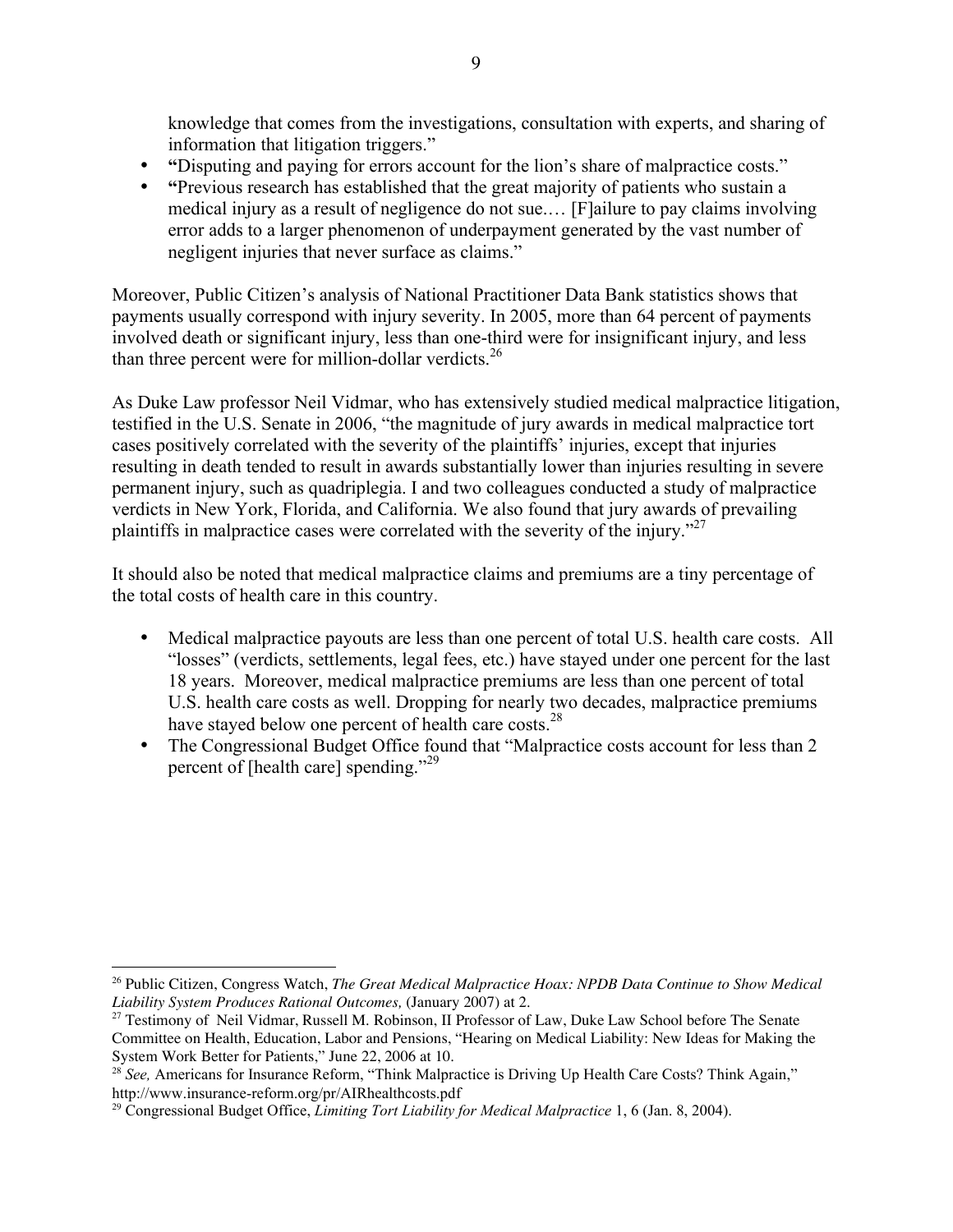## **JURIES PROVIDE THE INCENTIVE FOR THE VAST MAJORITY OF TRUE MEDICAL MALPRACTICE CASES TO SETTLE; "FRIVOLOUS" CASES DO NOT SETTLE.**

- In the Harvard closed claims study, referenced above, 15 percent of claims were decided by trial verdict.<sup>30</sup> Other research shows that 90 percent of cases are settled without jury trial, with some estimates indicating that the figure is as high as 97 percent.<sup>31</sup>
- According to Vidmar, "Research on why insurers actually settle cases indicates that the driving force in most instances is whether the insurance company and their lawyers conclude, on the basis of their own internal review, that the medical provider was negligent.…. An earlier study by Rosenblatt and Hurst examined 54 obstetric malpractice claims for negligence. For cases in which settlement payments were made there was general consensus among insurance company staff, medical experts and defense attorneys that some lapse in the standard of care had occurred. No payments were made in the cases in which these various reviewers decided there was no lapse in the standard of care."<sup>32</sup>
- Vidmar testified, "In interviews with liability insurers that I undertook in North Carolina and other states, the most consistent theme from them was: 'We do not settle frivolous cases!' The insurers indicated that there are minor exceptions, but their policy on frivolous cases was based on the belief that if they ever begin to settle cases just to make them go away, their credibility will be destroyed and this will encourage more litigation."<sup>33</sup>
- Vidmar further testified, "Without question the threat of a jury trial is what forces parties to settle cases. The presence of the jury as an ultimate arbiter provides the incentive to settle but the effects are more subtle than just negotiating around a figure. The threat causes defense lawyers and the liability insurers to focus on the acts that led to the claims of negligence.<sup>34</sup>

## **CONSTITUTIONAL PROBLEMS**

Some may argue that a no-fault fund will likely provide reduced compensation to some malpractice victims, but will compensate more people, including those whose conditions are not caused by others' negligence or wrongdoing. They say that a goal of such a fund is not to ensure justice for those who have been harmed, but to ensure equality in treatment for those who suffer a particular medical problem. However, "inequality" is not eliminated by this program; it is simply transferred to another class of people and in a constitutionally-suspect manner.

<sup>&</sup>lt;sup>30</sup> David M. Studdert, Michelle Mello, et al., "Claims, Errors, and Compensation Payments in Medical Malpractice Litigation," *New England Journal of Medicine*, May 11, 2006.<br><sup>31</sup> Testimony of Neil Vidmar, Russell M. Robinson, II Professor of Law, Duke Law School before The Senate

Committee on Health, Education, Labor and Pensions, "Hearing on Medical Liability: New Ideas for Making the System Work Better for Patients," June 22, 2006 at 17. (citations omitted).

<sup>32</sup> *Ibid*. at 17-18, 22.

<sup>33</sup> *Ibid*. at 23.

<sup>34</sup> *Ibid.* at 21.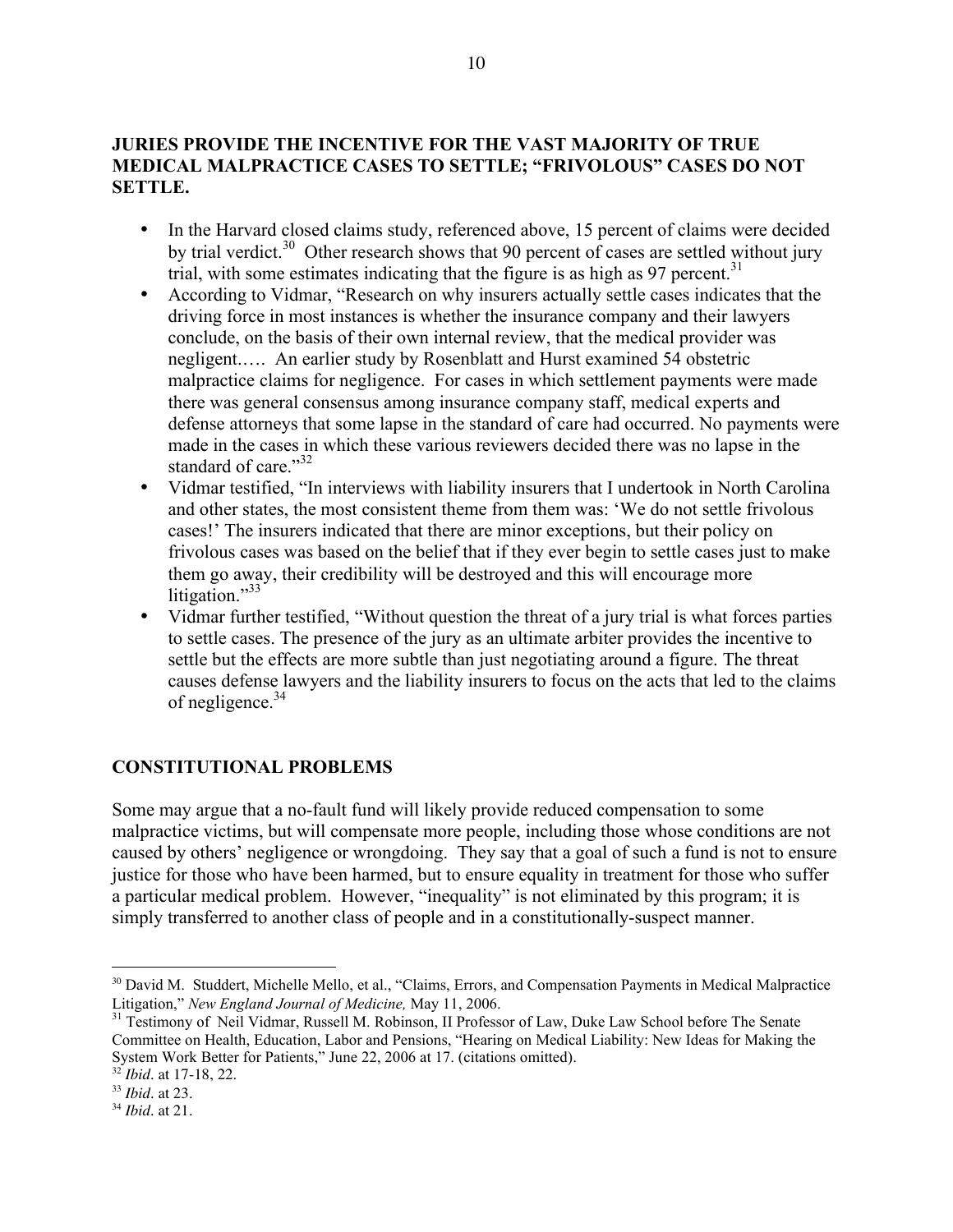Medical malpractice is not a separate body of law; it is part and parcel of ordinary tort law that has been enshrined in the common law since the beginning of our civil justice system. It has several purposes, one of which is to provide recourse for injury caused by negligent or reckless practices. Despite much rhetoric to the contrary from health care providers and insurance companies, the civil justice system currently accomplishes this quite well in medical malpractice cases, as noted above.

This bill contemplates eliminating or restricting longstanding common law state rights for patients, when representatives of the health care industry and business establishment say so. Some victims of malpractice would lose their ability to obtain the same level of compensation that those with access to the legal system, with a impartial judge or jury, listening to the facts of each individual case, might assess. They would lose the right to seek any accountability from those responsible.

The constitutional problems with alternatives compensation schemes that eliminate the right to civil jury trial, are substantial.<sup>35</sup> It should be noted that courts have struck down far less intrusive measures, like caps, in many states on many different grounds, including infringing on the right to jury trial, the right to recourse, and equal protection, i.e., unequal treatment of malpractice victims, especially when the laws under scrutiny are not responsive to an actual problem, but rather serve only to disadvantage some population unreasonably.<sup>36</sup>

## **WEAKENING THE TORT SYSTEM WILL INCREASE ERRORS**

When regulation fails, as is clearly true when it comes to medical malpractice, litigation becomes the last line of defense to protect patients. Numerous medical practices have been made safer only after the families of sick and injured patients filed lawsuits against those responsible. In addition to anesthesia procedures, these include catheter placements, drug prescriptions, hospital staffing levels, infection control, nursing home care and trauma care.<sup>37</sup> As a result of such lawsuits, the lives of countless other patients have been saved.

 <sup>35</sup> See, e.g, Amy Widman, "Why Health Courts are Unconstitutional," <sup>27</sup> Pace L. Rev. <sup>55</sup> (Fall 2006). It should be noted that neither Virginia's nor Florida's brain damaged baby program have ever been challenged on constitutional grounds. But see, e.g., Epstein, "*Market and Regulatory Approaches to Medical Malpractice: The Virginia No-Fault Statute*," 74 VA. L. REV. 1451 (1988); see also Comment, supra note 42; see also Bill McElway, "*Study Faults Program for Brain-Injured; Shortcomings Found in Care for Children," Richmond Times Dispatch*, Nov. 13, 2002 (citing study by the Joint Legislative Audit and Review Commission criticizing many aspects of the program, including the lack of accountability. "Because there is no oversight of this program, at a minimum it presents the appearance that the program and board do not have to account for their actions."). Although the Florida program has never been challenged, the fact of its opt-out provision would clearly play a large determinative role in assessing its constitutionality.

<sup>36</sup> See, e.g., *Ferndon v. Wisconsin Patients Compensation Fund,* 682 N.W.2d 866 (Wisc. 2005); *Boucher v. Sayeed,* 459 A.2d 87, (R.I. 1983); *Hoem v. State,* 756 P.2d 780 (Wyo. 1988). The Wyoming court went even further, stating "[t]he continued availability and vitality of \*\*\* causes of action [against health care providers] serve an important public policy – the preservation of quality health care for the citizens of this state. . . [and] [c]onstitutional protections exist for litigants regardless of market conditions for insurance companies and the medical industry; concerns about the latter cannot be allowed to overrun the former at the expense of those \*\*\* injured by malpractice." <sup>37</sup> Meghan Mulligan & Emily Gottlieb, *Lifesavers: CJ&D's Guide to Lawsuits that Protect Us All,* Center for Justice

<sup>&</sup>amp; Democracy (2002), Hospital and Medical Procedures, A-36 *et seq.*, B-12 *et seq*.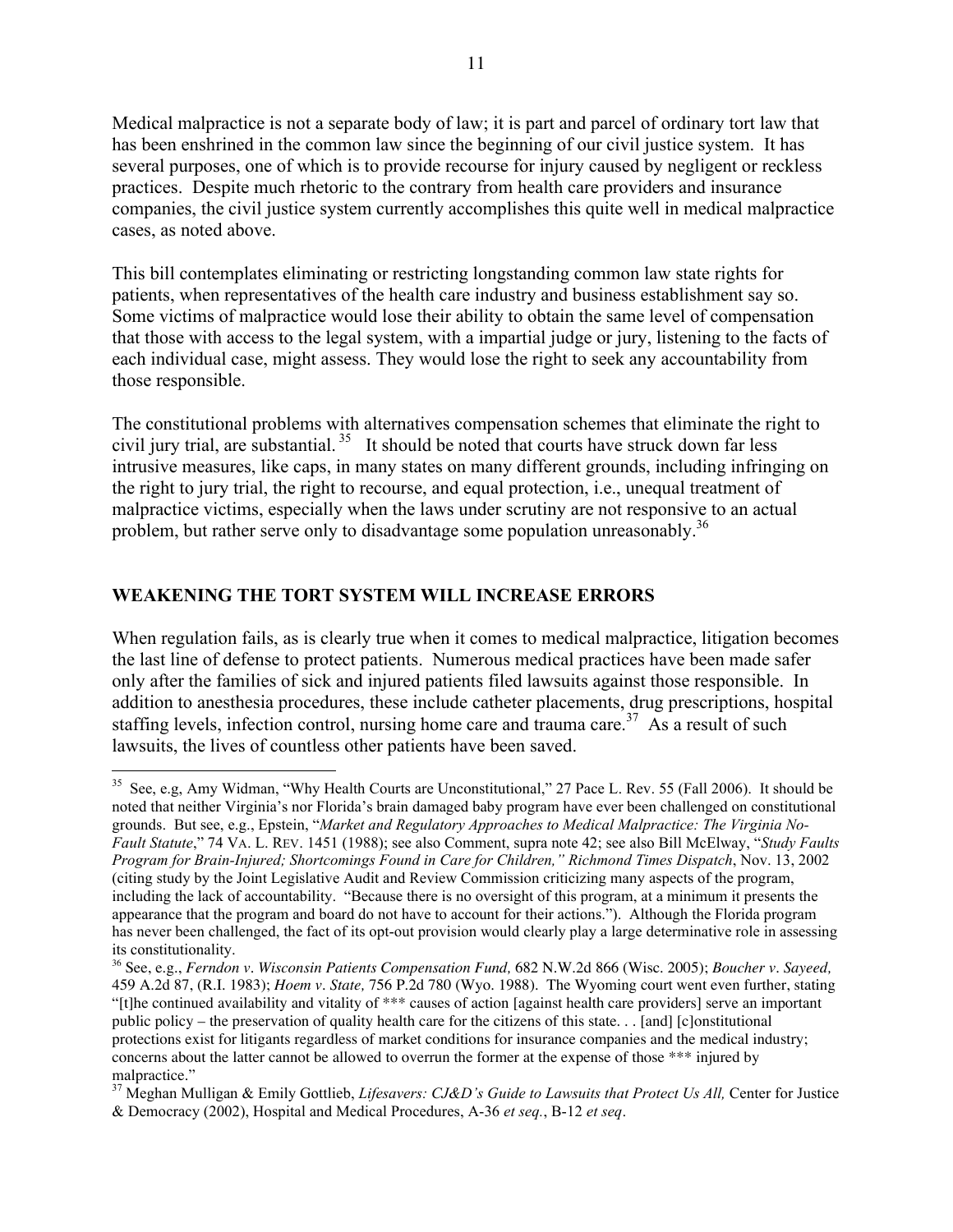The academic literature confirms this. David A. Hyman, Professor of Law and Medicine at the University of Illinois College of Law, and Charles Silver of the University of Texas at Austin School of Law, have researched and written extensively about medical malpractice. They confirm, "No study has shown that liability exposure causes health care quality to decline overall. Instead, the best available evidence shows that liability makes a modest positive contribution to patient safety despite the definitive and unqualified claims to the contrary...."<sup>38</sup> The field of surgical anesthesia, where anesthesiologists adopted practice guidelines to reduce deaths, injuries, claims and lawsuits, is a strong case in point. Hyman and Silver write,

- "[T]wo major factors forced their hand: malpractice claims and negative publicity.... Anesthesiology [malpractice] premiums were ... among the very highest—in many areas, two to three times the average cost for all physicians. By the early 1980s, anesthesiologists recognized that something drastic had to be done if they were going to be able to continue to be insured.… Anesthesiologists worked hard to protect patients *because* of malpractice exposure, not in spite of it.<sup>339</sup>
- "The authors of the Harvard [Medical Practice Study] study acknowledged this themselves: '[T]he litigation system seems to protect many patients from being injured in the first place. And since prevention before the fact is generally preferable to compensation after the fact, the apparent injury prevention effect must be an important factor in the debate about the future of the malpractice litigation system.<sup>"40</sup> The New *England Journal of Medicine* published a recent article confirming this point: that litigation against hospitals improves the quality of care for patients, and that "more liability suits against hospitals may be necessary to motivate hospital boards to take patient safety more seriously."<sup>41</sup>

"As Hyman and Silver explain, the reason why tort liability promotes patient safety is obvious. As the title of their most recent article says, 'it's the incentives, stupid': Providers are rational. When injuring patients becomes more expensive than not injuring them, providers will stop injuring patients.…. In short, the notion that errors would decline if tort liability diminished is ridiculous<sup>"42</sup>

No one said this better than Dr. Wayne Cohen, then-medical director of the Bronx Municipal Hospital, who said, "The city was spending so much money defending obstetrics suits, they just

<sup>&</sup>lt;sup>38</sup> David A Hyman and Charles Silver, "The Poor State of Health Care Quality in the U.S.: Is Malpractice Liability Part of the Problem or Part of the Solution?," 90 Cornell L. Rev. 893, 917 (2005).

<sup>39</sup> *Ibid* at 920, 921.

<sup>40</sup> Maxwell J. Mehlman and Dale A. Nance, *Medical Injustice: The Case Against Health Courts* (2007) at 47, citing Paul C. Weiler, Joseph P. Newhouse, & Howard H. Hiatt, A Measure Of Malpractice: Medical Injury, Malpractice Litigation, And Patient Compensation 133 (1993).

<sup>41</sup> George J. Annas, J.D., M.P.H., "The Patient's Right to Safety – Improving the Quality of Care through Litigation against Hospitals," New England Journal of Medicine, May 11, 2006.<br><sup>42</sup> Maxwell J. Mehlman and Dale A. Nance, *Medical Injustice: The Case Against Health Courts* (2007) at 47, citing

David A. Hyman & Charles Silver, *Medical Malpractice Litigation and Tort Reform: It's the Incentives, Stupid*, 59 Vand. L. Rev. 1085, 1131 (2006).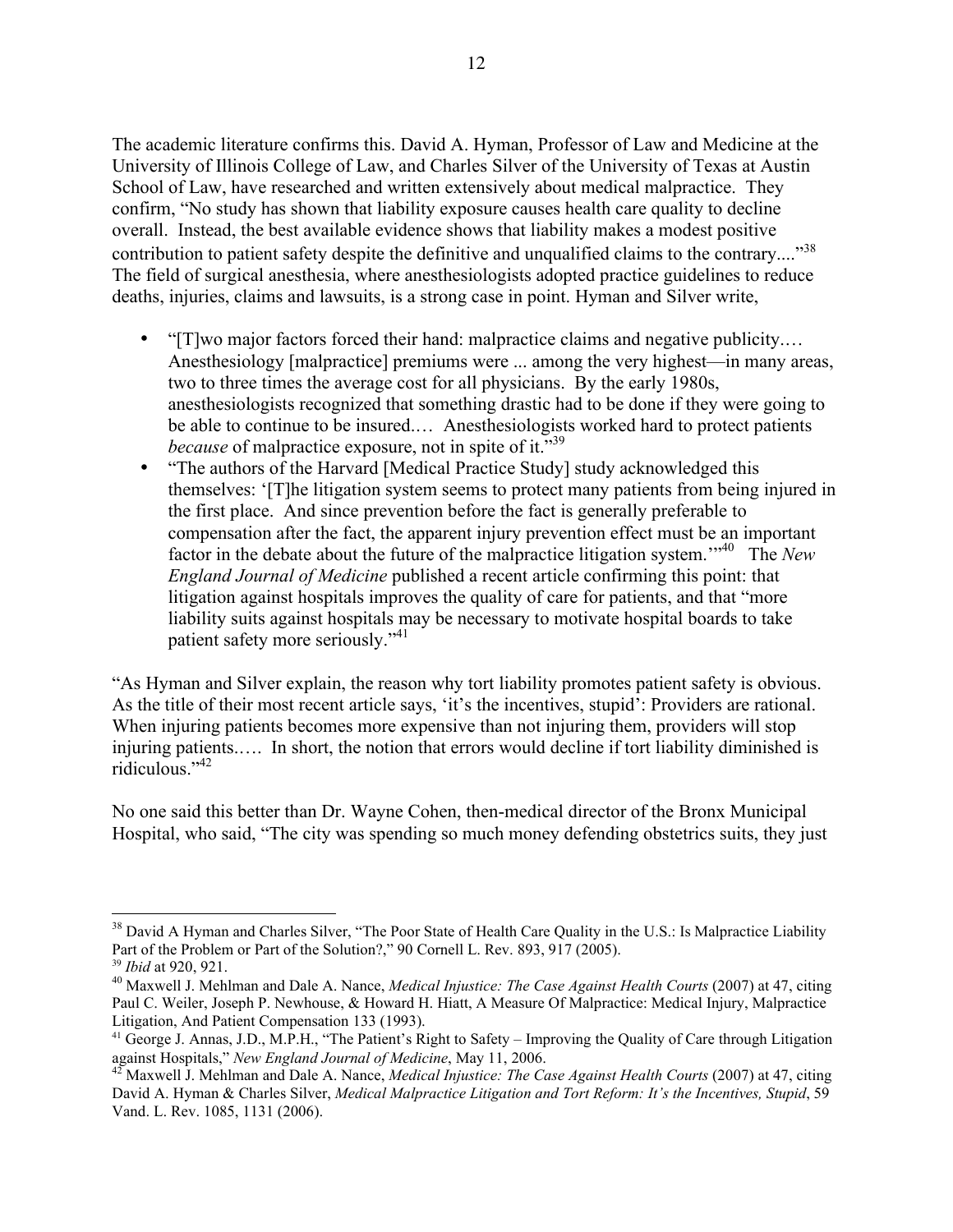made a decision that it would be cheaper to hire people who knew what they were doing."<sup>43</sup>

### **PATIENT SAFETY IS THE ANSWER, ESPECIALLY FOR HIGH-COST OBSTETRICAL INJURIES**

I served on a New York State medical malpractice task force in 2007 and 2008, which among other things, discussed ways to improve patient safety as the best way to reduce injuries, claims, lawsuits and costs to the system. The presentation by Dr. Ronald Marcus Director of Clinical Operations, Department of Ob/Gyn at Beth Israel Deaconess Medical Center and Assistant Professor of the Harvard Medical School, was instructive. His presentation not only acknowledged the extent of birth injuries caused by OB error, but discussed the reasons for this and proven methods to correct the situation.

Dr. Marcus specifically discussed the concept of team training or crew resource management that was developed by NASA to deal with pilot error. Dr. Marcus found that with crisis management training in OB emergencies, patient outcomes dramatically improved, with a 50 percent decrease in low Apgars, neonatal encephalopathy. With crew resource management in place, he has seen a 23 percent decrease in frequency and 13 percent decrease in severity of adverse events, and a 50 percent decrease in OB malpractice cases. It should be noted that if medical errors were not the cause of a certain birth-related injuries, as some doctors insist, clearly these kinds of statistics would not exist. 44

#### **ANOTHER IMPORTANT PATIENT SAFETY SOLUTION: REMOVE OR SANCTION THE SMALL NUMBER OF BAD DOCTORS COMMITTING MOST MALPRACTICE**

A few years ago, I met Herman Cole of Bridgeport. Herman's wife, Sadie, checked into the hospital in 1998 to undergo tubal ligation. Her blood pressure dropped dangerously and damagingly low during the procedure but, according to the anesthesiologist's own testimony, he had turned off all the audible alarms. Then, he proceeded to remove the monitors altogether, even though Sadie was unresponsive. By the time medical staff realized she wasn't breathing, Sadie had already suffered severe, irreversible brain damage. Sadie slipped into a coma and was in vegetative state when I met Herman.

The hospital and anesthesiologist settled with the family, but the doctor remained on the hospital's staff. In 2003, while Sadie's case was still pending, the same doctor was involved in another similar incident which left another young woman with permanent, severe brain damage.

 <sup>43</sup> Dean Baquet and Jane Fritsch, "New York's Public Hospitals Fail, and Babies Are the Victims," *New York Times,* March 5, 1995.

<sup>44</sup> See also, Testimony of Neil Vidmar, Russell M. Robinson, II Professor of Law, Duke Law School before The Senate Committee on Health, Education, Labor and Pensions, "Hearing on Medical Liability: New Ideas for Making the System Work Better for Patients," June 22, 2006 (An earlier study by Rosenblatt and Hurst examined 54 obstetric malpractice claims for negligence. For cases in which settlement payments were made there was general consensus among insurance company staff, medical experts and defense attorneys that some lapse in the standard of care had occurred. No payments were made in the cases in which these various reviewers decided there was no lapse in the standard of care.").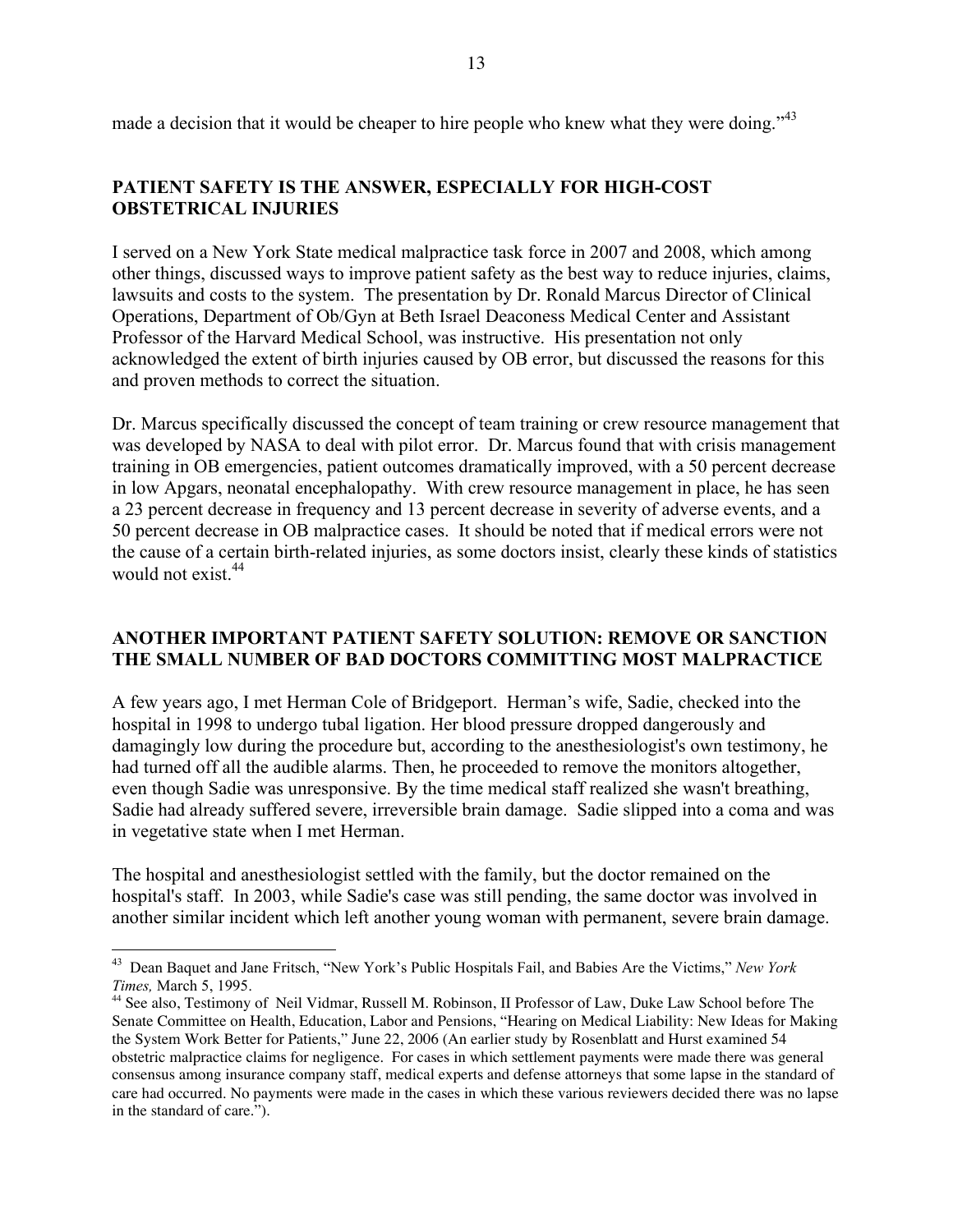Although never disciplined regarding Sadie's injuries, the doctor's license was suspended and then surrendered after a state investigation of the 2003 incident found he disconnected monitor alarms and failed to monitor the patient's respiration. Years earlier, he had been permitted to practice in Massachusetts under a probationary agreement that required close supervision and monitoring of prescription drug use, because of earlier abuse of tranquilizers, but when he moved to Connecticut, he was granted a full license without restriction.

Connecticut, like all states, must do more to weed out the small number of bad doctors, especially repeat offenders, who should not be practicing at all. The *New York Times* reported in 2005,

Experts retained by the Bush administration said on Tuesday that more effective disciplining of incompetent doctors could significantly alleviate the problem of medical malpractice litigation.

As President Bush prepared to head to Illinois on Wednesday to campaign for limits on malpractice lawsuits, the experts said that states should first identify those doctors most likely to make mistakes that injure patients and lead to lawsuits.

The administration recently commissioned a study by the University of Iowa and the Urban Institute to help state boards of medical examiners in disciplining doctors.

"There's a need to protect the public from substandard performance by physicians," said Josephine Gittler, a law professor at Iowa who supervised part of the study. "If you had more aggressive policing of incompetent physicians and more effective disciplining of doctors who engage in substandard practice, that could decrease the type of negligence that leads to malpractice suits.'"

Randall R. Bovbjerg, a researcher at the Urban Institute, said, "If you take the worst performers out of practice, that will have an impact" on malpractice litigation.<sup>45</sup>

# **CONSUMER/PATIENT SAFETY GROUP RECOMMENDATIONS**

The following are patient safety recommendations contained in the October 2004, study by NYPIRG, Center for Medical Consumers and Public Citizen entitled, *The Doctor* Is *In: New York's Increasing Number of Doctors*, which the Center for Justice & Democracy endorsed:

1. Better reporting of hospitals' and physicians' health care quality. Consumers should have easy access to hospital quality data already collected by the state. Such information should be contained in a "hospital profile" that includes reports of the experience level of a hospital and its physicians in performing particular surgeries and other treatments.

2. Create a system of periodic recertification of physicians. The Institute of Medicine has recommended that physicians be recertified to assure that they continue to be able to

 <sup>45</sup> Robert Pear, "Panel Seeks Better Disciplining of Doctors," *New York Times,* January 5, 2005.